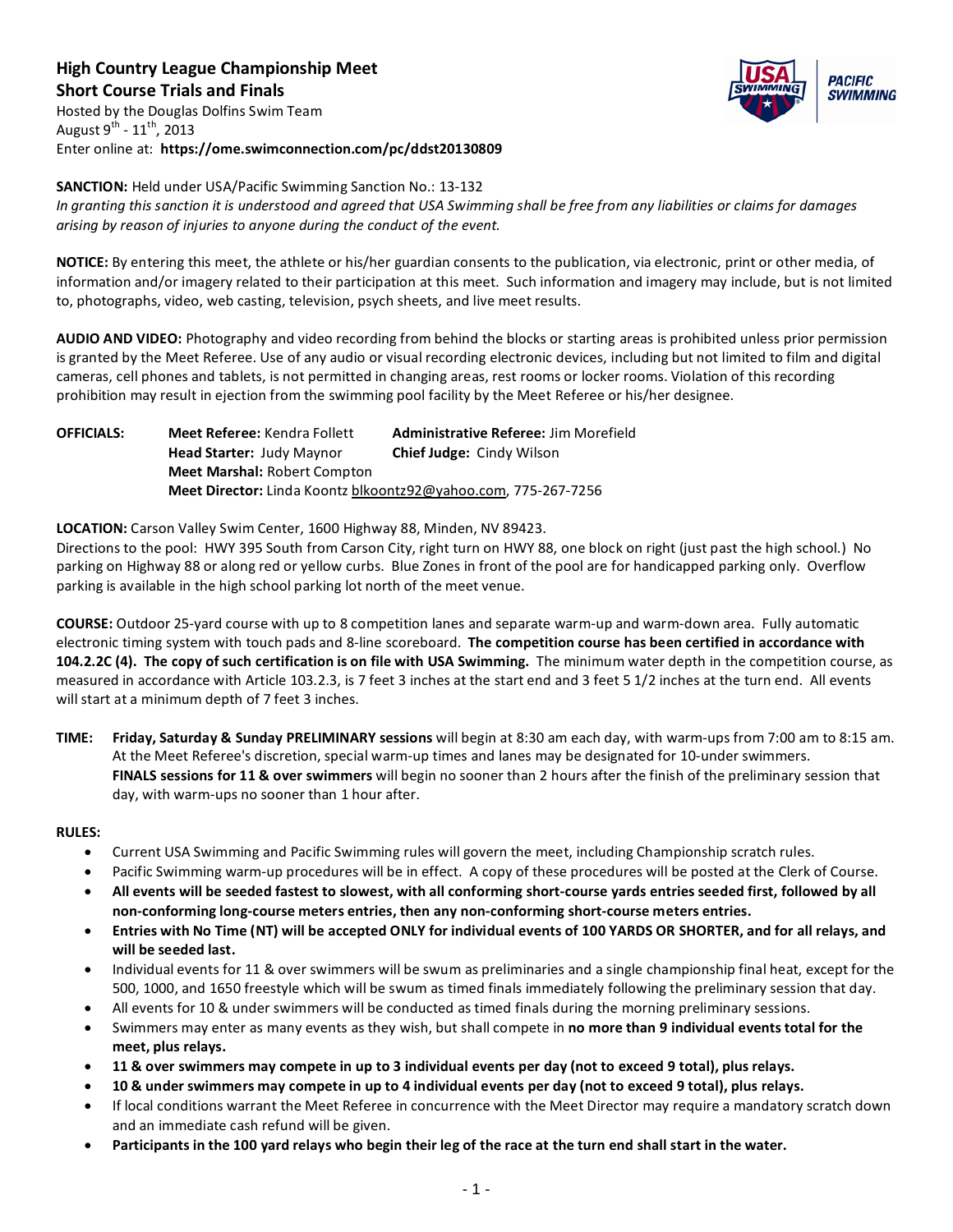#### **DISTANCE:**

- **Check-in for the 500, 1000, and 1650 freestyle will close at 10:00 am each day.**
- Age groups will swim the 500, 1000, and 1650 freestyle together, but will be scored and awarded separately.
- **Each swimmer in the 500, 1000, and 1650 must provide their own timers and lap counter.**
- The 500, 1000, and 1650 freestyle are timed finals and will be swum fastest to slowest alternating girls and boys heats.

# **RELAYS:**

- Relays are timed finals, and will be deck entered.
- **Entries are due by 10:00 am for morning (10-under) relays, and by 12:00 noon for afternoon (11-18) relays.**
- Order of swim (and any changes) and any alternates must be declared on each entry, and shall not be changed after the start of the heat.
- **Only two scoring relays** will be allowed per team per event, designated as A and B. Each team may enter as many additional non-scoring relay teams as they would like.
- 10 & under swimmers may compete in the 10 & under relays, or in relays for their age division, **but not in both**.
- 10 & under relays will be swum at the end of the preliminary session immediately before the scheduled distance events.
- 11 & over swimmers may compete in the 11-18 relays, or in relays for their age division, **but not in both**.
- 11 & over relays will be swum at the end of the afternoon Finals sessions on Friday and Saturday.
- Swimmers 19 years of age and over shall not participate in relay events.

**COACHES & OFFICIALS: All coaches and deck officials must wear their USA-S membership cards in a visible manner at all times while on deck.** All coaches are required to sign in at the meet before the beginning of warm-ups and present their 2013 registration card. Except for coaches accompanying athletes participating under the provisions of 202.6 or USA Swimming's "open border" policy, all persons acting in any coaching capacity must show proof of current USA Swimming coach membership.

**UNACCOMPANIED SWIMMERS:** Any USAS athlete-member competing at the meet must be accompanied by a USA Swimming member-coach for the purposes of athlete supervision during warm-up, competition and warm-down. If a coach-member of the athlete's USAS Club does not attend the meet to serve in said supervisory capacity, it is the responsibility of the swimmer or the swimmer's legal guardian to arrange for supervision by a USA Swimming member-coach. The Meet Director or Meet Referee may assist the swimmer in making arrangements for such supervision; however, it is recommended that such arrangements be made in advance of the meet by the athlete's USAS Club Member-Coach. The swimmer must be certified by a USA Swimming member coach as being proficient in performing a racing start or must start the race in the water. It is the responsibility of the swimmer or the swimmer's legal guardian to ensure compliance with this requirement.

**RESTRICTIONS:** The following prohibitions apply to all areas of the meet venue including the pool deck, locker rooms, spectator seating, standing areas, and all areas used by swimmers during the meet and during warm-up periods.

- No smoking or use of tobacco products.
- No sale or use of alcoholic beverages.
- No glass containers.
- No propane heaters.
- No animals.
- All shelters must be properly secured at all times, or may be removed by meet management.
- Except where venue facilities require otherwise, changing into or out of swimsuits other than in locker rooms or other designated areas is not appropriate and is strongly discouraged.

# **ELIGIBILITY:**

- The meet is open to all qualified 2013 regular or seasonal USA swimming registered athletes residing in the **High Country League** or representing a team in the **High Country League**. The **High Country League** is defined as all of Pacific Swimming Zone 4, plus Elko Swim Team of Snake River Swimming, plus the following Sierra Nevada Swimming clubs: Sparks Piranhas Swim Team, Fallon Barracuda Swim Team, Winnemucca Whitewater Swim Team, Truckee-Tahoe Swim Team, Northern Sierra Aquatics, Penguin Swim Team, Aquasol, Plumas Pikes Swim Team, and Lassen Aquatics.
- **Swimmers 19 years & older may swim for time only** in individual preliminary and timed-final events for which they are age-eligible. They are not eligible for relays or finals, and shall not score points or receive awards.
- **Disabled swimmers, attached or unattached, are welcome to attend this meet and should contact the Meet Director or Meet Referee regarding special accommodations or entry times and seeding per Pacific Swimming Policy.**
- All swimmers must be current members of USA Swimming and enter their name and registration number as they are shown on their Registration Card. If this is not done, it may be difficult to match the swimmer with the registration and times database. The meet host must check all swimmer registrations against the SWIMS database and if not found to be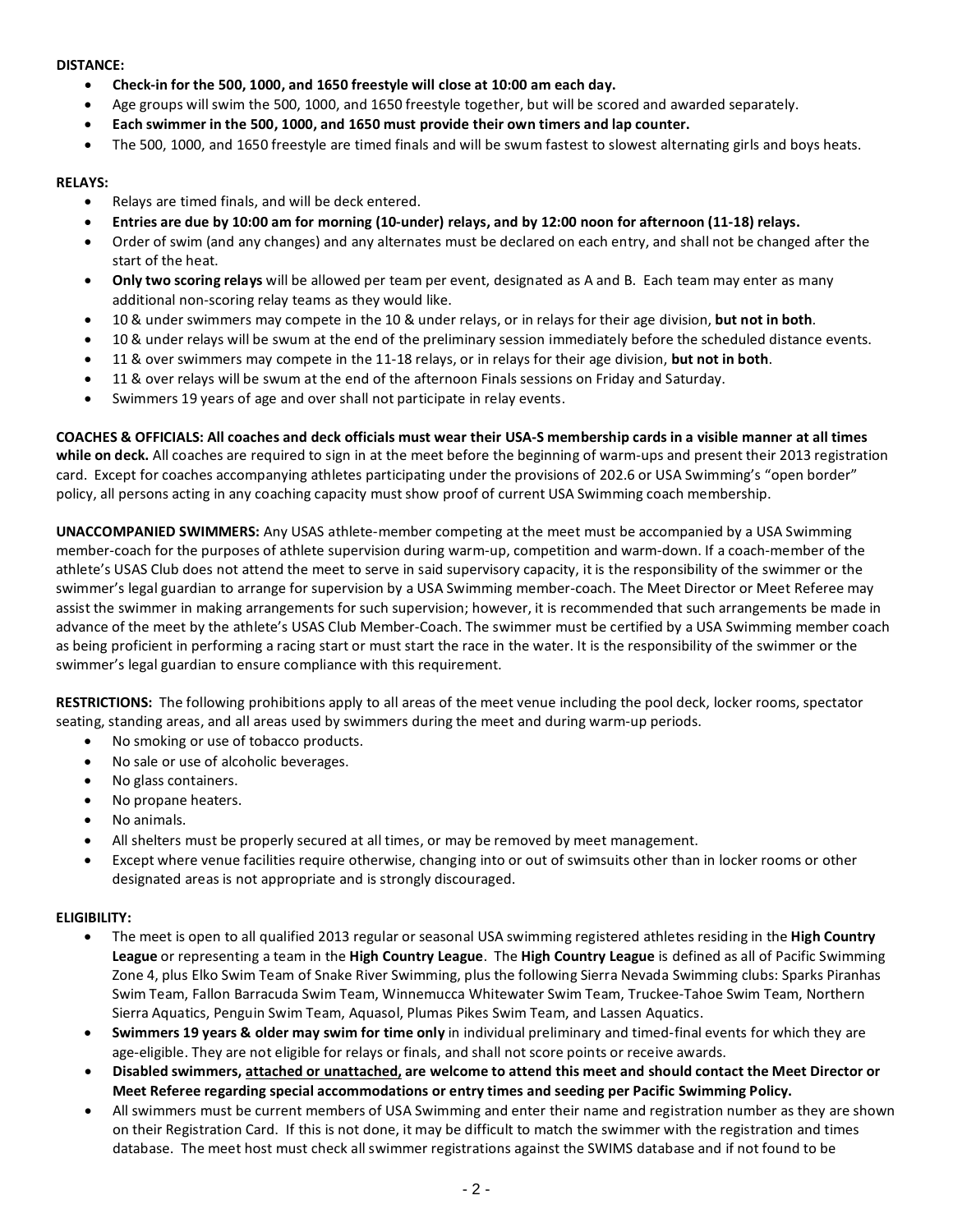registered, the Meet Director shall accept the registration at the meet (a \$10 surcharge will be added to the regular registration fee). Swimmers who enter as" pending" or "applied for" must be prepared to present their current card or register before being allowed to check-in, unless the meet director determines that they are validly pending. Duplicate registrations will be refunded by mail.

- **Entries with No Time (NT) will NOT be accepted for individual events of 200 yards or longer.**
- *Entry times submitted for this meet will be checked against a computer database and may be changed in accordance with Pacific Swimming Entry Time Verification Procedures.*

**CHECK-IN:** The meet will be deck seeded. Swimmers must check-in at the Clerk-of-Course. Other than Distance events which will close at 10:00 am each day, close of check-in for all individual events shall be no earlier than 60 minutes before the estimated start time the first heat of the event. Check-in for the first 2 events of each meet session will close 30 minutes before the start of the session. No event shall be closed earlier than 30 minutes before the estimated start of the meet session. Swimmers who do not check in for an event may not compete in the event.

# **SCRATCHES: Pacific Swimming and USA Swimming Championship scratch rules will be in effect.**

- **Timed Finals events:** Swimmers not checked in for an event will automatically be scratched from that event. Any swimmer who has checked in for an **individual timed-final** event must swim in the event unless they notify the Clerk of the Course before the event is seeded that they wish to scratch. Otherwise, a swimmer who fails to swim that event will be barred from the **next individual event in which the swimmer is entered** on that day or the next meet day, whichever is first.
- **Trials of Trials-and-Finals events:** Swimmers not checked in for an event will automatically be scratched from that event with no penalty. Any swimmer who has checked in for an **individual trials-and-finals** event must swim in trials of that event unless they notify the Clerk of the Course before the event is seeded that they wish to scratch. Otherwise, a swimmer who fails to swim that event will be barred from **all remaining events on that day including relays**. A swimmer who qualified for a final before missing an event may swim that final.
- **Finals of Trials-and-Finals events:** Swimmers who originally qualified for any finals, and who do not (or might not) wish to compete, have 30 minutes after the results are announced to declare their intent to scratch or to scratch. For intent to scratch, a swimmer must return and declare their final decision within 30 minutes after the announcement of qualifiers following their last individual preliminary event on that day. Otherwise, all qualifiers not properly scratched **will be seeded in finals**. Any swimmer originally qualifying for any finals race in an individual event who fails to show up in said race prior to calling the first alternate, without having properly scratched first, shall be barred from **further competition for the remainder of the meet**. If the failure occurs on the last day that the swimmer is entered in an individual event in the meet, and no other individual event penalty is applicable, the swimmer shall then be fined \$25.00.
- **Exceptions:** No penalty shall apply for failure to withdraw or compete in an individual event if the referee is notified in the event of illness or injury and accepts the proof thereof, or it is determined by the referee that the failure is caused by circumstances beyond the control of the swimmer, or the swimmer qualified for any level of finals due to scratches of one or more original finalists, or the swimmer is an alternate for any level of finals.

**ENTRIES:** Must be submitted using the swimmer's best conforming yards or non-conforming meters time for each event. NO LATE ENTRIES WILL BE ACCEPTED. NO DECK ENTRIES (except relays) OR ENTRY CHANGES WILL BE ALLOWED. NO REFUNDS will be given except in the case of a mandatory scratch-down.

# **TWO OPTIONS FOR MEET ENTRY**

# **Option 1: Online Meet Entries**

Enter at **https://ome.swimconnection.com/pc/ddst20130809** to receive immediate confirmation of acceptance via email. Online entry requires payment by credit card using our secure site. The cost of using Online Meet Entries is \$1 per swimmer plus 5% of the total entry fees. Please note that the processing fee is a separate fee from the entry fees. Online meet entry fees are paid to Swim Connection LLC. Fees collected by the use of this system are completely voluntary. Online Meet Entry is in no way required or expected of a swimmer by Pacific Swimming. **Online entries will be accepted until 11:59 pm Wednesday, July 31st, 2013.**

# **Option 2: Paper Entries**

- 1. Fill out the provided Consolidated Entry Card completely for each swimmer in your family.
- 2. Write and sign a check for the total amount of your family's entry fees, payable to **Douglas Dolfins Swim Team** or DDST.
- 3. If you would like confirmation of paper entry, also include a self-addressed stamped envelope or postcard.
- 4. **Hand deliver** card(s) and check to the DDST coaching staff at the Carson Valley Swim Center **by 6:30 pm Wednesday, July 31st, 2013**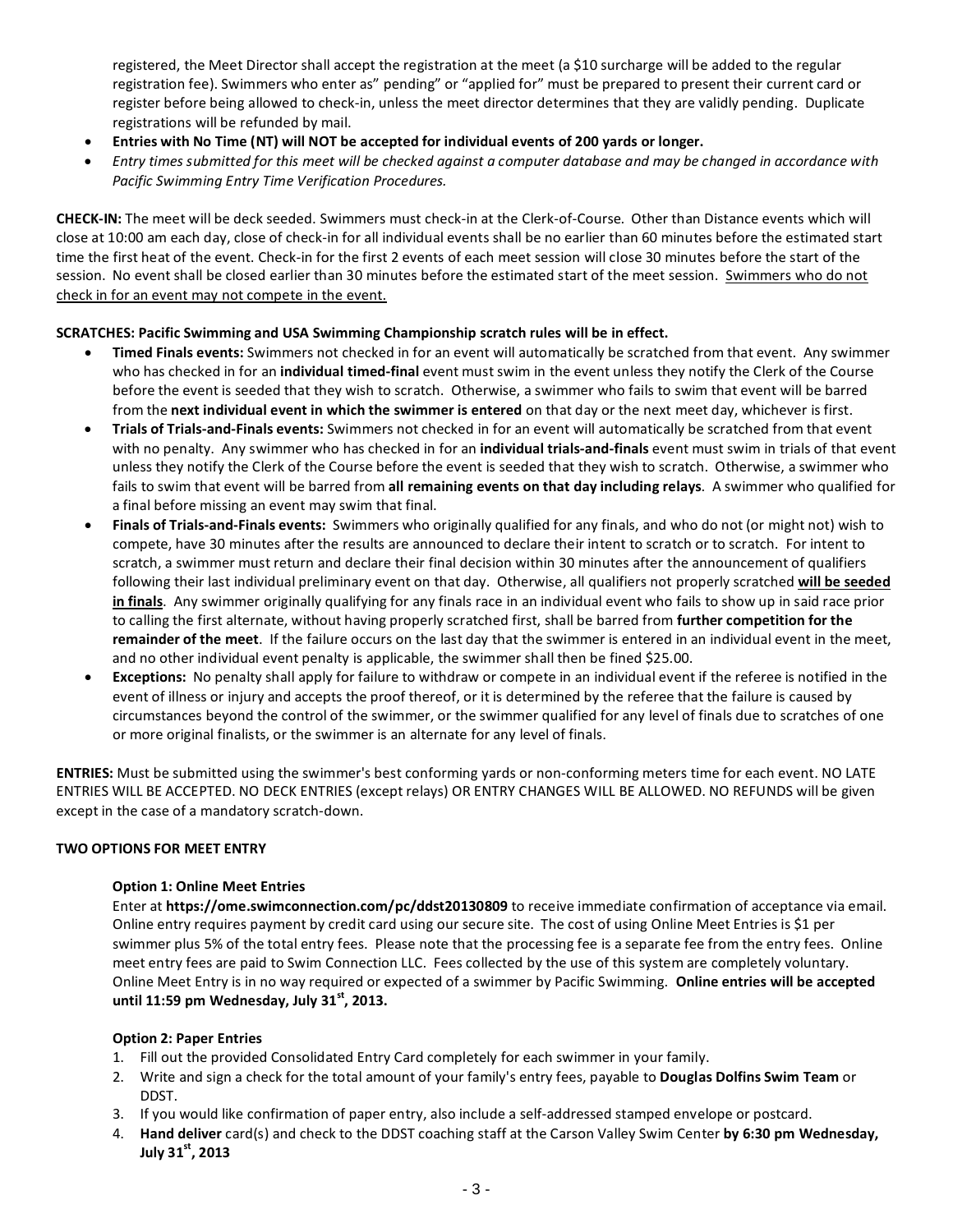**5. OR** mail card(s) and check, **postmarked no later than Monday, July 29, 2013, to:**

Douglas Dolfins Swim Team Attention: Meet Entries Chair P.O. Box 44 Minden, NV 89423

6. If sent express mail or FedEx **\*indicate no signature required for delivery\*** Entries will not be signed for.

**ENTRY FEES:** \$5.00 per event plus a \$9.00 swimmer participation fee per swimmer to help cover meet expenses. Relays will be \$16.00 each, due with the entries or no later than Sunday morning by 9:00 am.

# **AWARDS:**

- **Team High-point:** trophies 1st 4th
- **Individual High-point & Runner-up:** trophies for 6 & under, 7- 8, 9-10, 11-12, 13-14, 15-18 age groups.
- **Individual Events:** medals 1st 3rd place, ribbons 4th 16th place for 6 & under,7-8, 9-10, 11-12, 13-14, 15-18 age groups.
- **Relays:** Medals 1st 3rd place.
- ALL AWARDS MUST BE PICKED UP AT THE MEET. NO AWARDS WILL BE MAILED.
- Each team is asked to designate a representative to collect the awards.

| <b>Place</b>             |    |                             |              |    |    |         |                                |             |    | C<br>τu | . .<br>. .   | - -<br>--    | . .<br>-- | 14 | 15<br>ᆠ        | 16 |
|--------------------------|----|-----------------------------|--------------|----|----|---------|--------------------------------|-------------|----|---------|--------------|--------------|-----------|----|----------------|----|
| <b>Individual Points</b> | 20 | $\rightarrow$<br><u>، ،</u> | 16           | 15 | 14 | ່າ<br>ᅩ | $\overline{\phantom{0}}$<br>-- | ᆠ           |    |         |              | -            | ⊶         | ٠  |                |    |
| <b>Relay Points</b>      | 40 | 34                          | $\sim$<br>32 | 30 | 28 | 26      | 24<br>-                        | $\sim$<br>ے | 18 | 14      | $\sim$<br>ᅩᄼ | $\sim$<br>πu | c         | ັ  | $\overline{ }$ |    |

**ADMISSION:** Free. A three-day program will be available for purchase, and will include coupons for finals programs each day.

**SNACK BAR:** There will be a well-stocked snack bar for food service.

**HOSPITALITY:** Limited hospitality for officials, coaches, and timers.

#### **HOTEL & VISITOR INFORMATION:** [www.ddst.org](http://www.ddst.org/)

**MINIMUM OFFICIALS:** All available USA Swimming member certified officials are welcomed and encouraged to work at this meet. As the number of certified officials allows, interested parents/trainees are also welcome to shadow working officials for education and/or mentoring. **Participating clubs are** *requested* **to provide at least the following number of certified and carded officials for each session:**

| Club swimmers entered in session | Trained and carded officials requested |
|----------------------------------|----------------------------------------|
| $1 - 10$                         |                                        |
| $11 - 25$                        |                                        |
| $26 - 50$                        |                                        |
| 51-75                            | ર                                      |
| 76-100                           |                                        |
| 101 or more                      |                                        |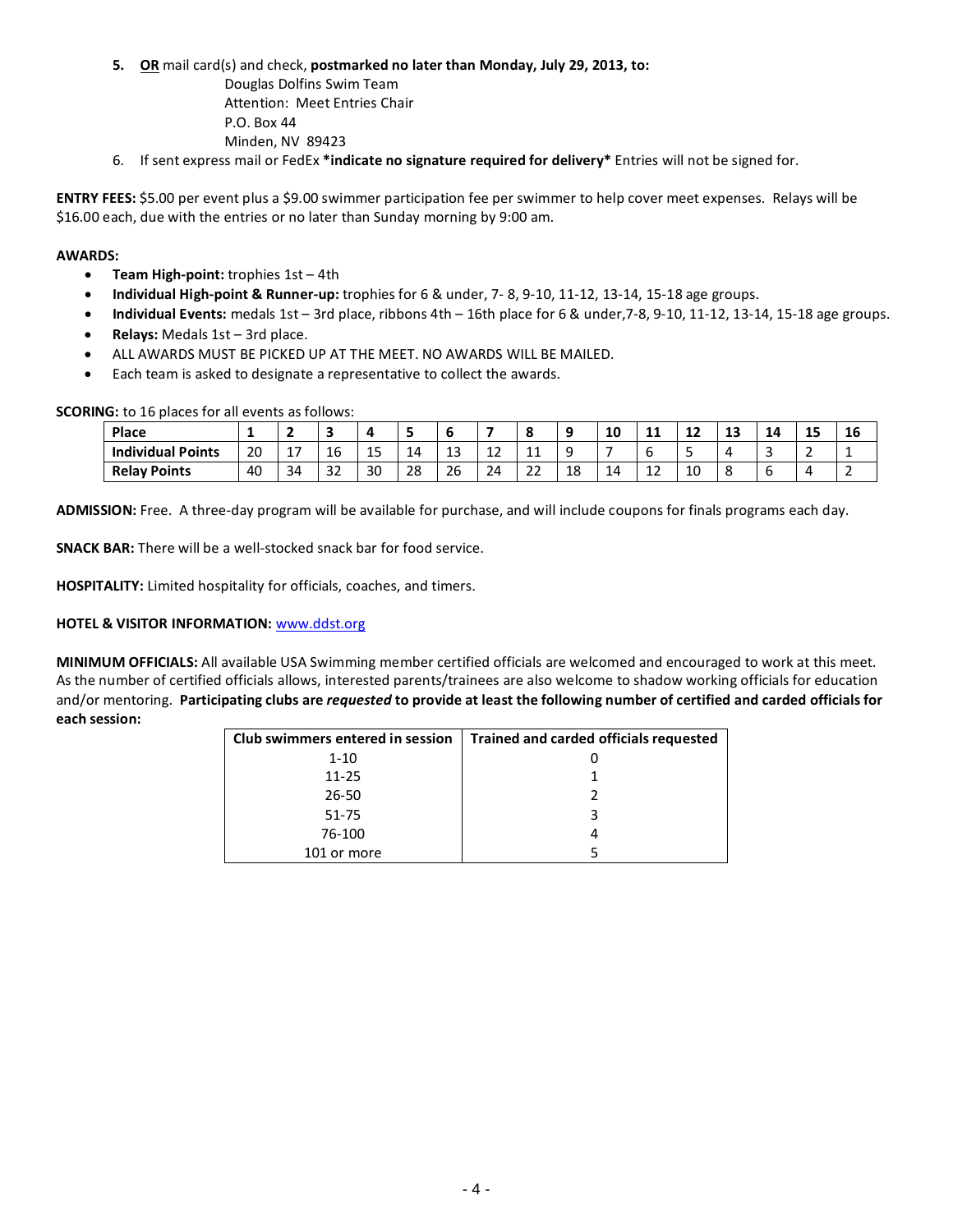#### **SUMMARY OF EVENTS**

|                                                   | 8 & Under        | $9 - 10$              | $11 - 12$                | $13 - 14$          | 15 & Over          |  |  |  |  |  |
|---------------------------------------------------|------------------|-----------------------|--------------------------|--------------------|--------------------|--|--|--|--|--|
|                                                   | 50 Back          | 200 IM                | 100 Back                 | 400 IM             | 400 IM             |  |  |  |  |  |
|                                                   | 100 Free         | 100 Back              | 50 Fly                   | 200 Free           | 200 Free           |  |  |  |  |  |
|                                                   | 25 Fly           | 200 Free              | 50 Breast                | 100 Breast         | 100 Breast         |  |  |  |  |  |
|                                                   | 100 Free Relay   | 50 Fly                | *1000 Free               | *1000 Free         | *1000 Free         |  |  |  |  |  |
|                                                   |                  | 200 Free Relay        | **200 Free Relay         | **400 Free Relay   | **400 Free Relay   |  |  |  |  |  |
|                                                   |                  | 10/U 200 Free Relay   | **11-18 200 Free Relay   |                    |                    |  |  |  |  |  |
|                                                   |                  |                       |                          |                    |                    |  |  |  |  |  |
|                                                   | 25 Free          | 50 Free               | 200 IM                   | 200 IM             | 200 IM             |  |  |  |  |  |
|                                                   | 25 Back          | 50 Back               | 100 Free                 | 100 Free           | 100 Free           |  |  |  |  |  |
|                                                   | 50 Breast        | 100 Breast            | 200 Back                 | 200 Back           | 200 Back           |  |  |  |  |  |
|                                                   | 100 Medley Relay | *500 Free             | 100 Fly                  | 100 Fly            | 100 Fly            |  |  |  |  |  |
|                                                   |                  | 200 Medley Relay      | *500 Free                | *500 Free          | *500 Free          |  |  |  |  |  |
|                                                   |                  | 10/U 200 Medley Relay | **200 Medley Relay       |                    |                    |  |  |  |  |  |
|                                                   |                  |                       | **11-18 200 Medley Relay |                    |                    |  |  |  |  |  |
|                                                   |                  |                       |                          | **400 Medley Relay | **400 Medley Relay |  |  |  |  |  |
|                                                   |                  |                       |                          |                    |                    |  |  |  |  |  |
|                                                   | 25 Breast        | 50 Breast             | 200 Free                 | 200 Breast         | 200 Breast         |  |  |  |  |  |
| <b>FRIDAY</b><br><b>SATURDAY</b><br><b>SUNDAY</b> | 50 Fly           | 100 Fly               | 100 Breast               | 100 Back           | 100 Back           |  |  |  |  |  |
|                                                   | 100 IM           | 100 IM                | 50 Back                  | 200 Fly            | 200 Fly            |  |  |  |  |  |
|                                                   | 50 Free          | 100 Free              | 100 IM                   | 50 Free            | 50 Free            |  |  |  |  |  |
|                                                   |                  |                       | 50 Free                  | *1650 Free         | *1650 Free         |  |  |  |  |  |

**\*All distance events will be swum together, but scored and awarded separately by age group.**

**\*\*Relay events 41-48 and 93-100 will be swum at the end of the Finals session on those days.**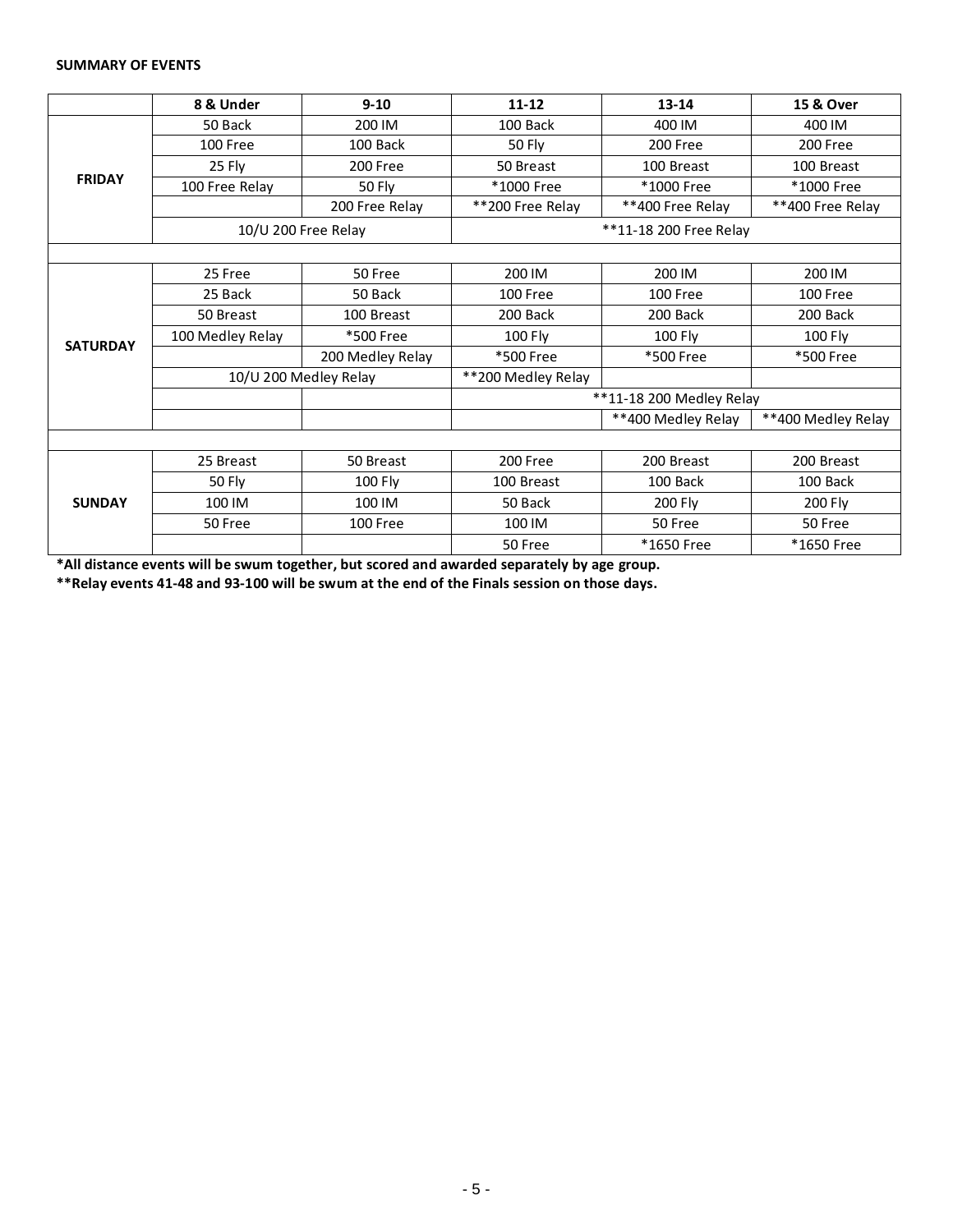#### **SCHEDULE OF EVENTS**

|       | Friday, August 9, 2013                            |                | Saturday, August 10, 20 |                                                   |
|-------|---------------------------------------------------|----------------|-------------------------|---------------------------------------------------|
| Girls | <b>Preliminaries &amp;</b><br><b>Timed Finals</b> | <b>Boys</b>    | Girls                   | <b>Preliminaries &amp;</b><br><b>Timed Finals</b> |
| 1     | 15 & Over 400 IM                                  | $\overline{2}$ | 49                      | 15 & Over 200 IM                                  |
| 3     | 13-14 400 IM                                      | 4              | 51                      | 13-14 200 IM                                      |
| 5     | 9-10 200 IM                                       | 6              | 53                      | 11-12 200 IM                                      |
| 7     | 11-12 100 Back                                    | 8              | 55                      | 15 & Over 100 Free                                |
| 9     | 8 & Under 50 Back                                 | 10             | 57                      | 13-14 100 Free                                    |
| 11    | 9-10 100 back                                     | 12             | 59                      | 11-12 100 Free                                    |
| 13    | 15 & Over 200 Free                                | 14             | 61                      | 9-10 50 Free                                      |
| 15    | 13-14 200 Free                                    | 16             | 63                      | 8 & Under 25 Free                                 |
| 17    | 11-12 50 Fly                                      | 18             | 65                      | 15 & Over 200 Back                                |
| 19    | 9-10 200 Free                                     | 20             | 67                      | 13-14 200 Back                                    |
| 21    | 8 & Under 100 Free                                | 22             | 69                      | 11-12 200 Back                                    |
| 23    | 15 & Over 100 Breast                              | 24             | 71                      | 9-10 50 Back                                      |
| 25    | 13-14 100 Breast                                  | 26             | 73                      | 8 & Under 25 Back                                 |
| 27    | 11-12 50 Breast                                   | 28             | 75                      | 15 & Over 100 Fly                                 |
| 29    | 9-10 50 Fly                                       | 30             | 77                      | 13-14 100 Fly                                     |
| 31    | 8 & Under 25 Fly                                  | 32             | 79                      | 11-12 100 Fly                                     |
| 33    | 9-10 200 Free Relay                               | 34             | 81                      | 9-10 100 Breast                                   |
| 35    | 8 & Un 100 Free Relay                             | 36             | 83                      | 8 & Under 50 Breast                               |
| 37    | 10 & Un 200 Free<br>Relay                         | 38             | 85                      | 9-10 200 Medley<br>Relay                          |
| 39    | *11 & Over 1000 Free                              | 40             | 87                      | 8-Under 100 Medley<br>Relay                       |
| 41    | ** 15-18 400 Free<br>Relay                        | 42             | 89                      | 10 & Under 200<br>Medley Relay                    |
| 43    | **13-14 400 Free<br>Relay                         | 44             | 91                      | *9 & Over 500 Free                                |
| 45    | **11-12 200 Free<br>Relay                         | 46             | 93                      | **11-12 200 Medley<br>Relay                       |
| 47    | $**11-18200$ Free<br>Relay                        | 48             | 95                      | $*11-18200$ Med<br>Relay                          |
|       |                                                   |                |                         |                                                   |

| Friday, August 9, 2013 |                                                   |             |              | Saturday, August 10, 2013                         | Sunday August 11, 2013 |       |                                                   |            |  |  |  |
|------------------------|---------------------------------------------------|-------------|--------------|---------------------------------------------------|------------------------|-------|---------------------------------------------------|------------|--|--|--|
| iirls                  | <b>Preliminaries &amp;</b><br><b>Timed Finals</b> | <b>Boys</b> | <b>Girls</b> | <b>Preliminaries &amp;</b><br><b>Timed Finals</b> | <b>Boys</b>            | Girls | <b>Preliminaries &amp;</b><br><b>Timed Finals</b> | <b>Boy</b> |  |  |  |
| $\mathbf{1}$           | 15 & Over 400 IM                                  | 2           | 49           | 15 & Over 200 IM                                  | 50                     | 101   | 11-12 200 Free                                    | 102        |  |  |  |
| 3                      | 13-14 400 IM                                      | 4           | 51           | 13-14 200 IM                                      | 52                     | 103   | 15 & Over 200 Breast                              | 104        |  |  |  |
| 5                      | 9-10 200 IM                                       | 6           | 53           | 11-12 200 IM                                      | 54                     | 105   | 13-14 200 Breast                                  | 106        |  |  |  |
| $\overline{7}$         | 11-12 100 Back                                    | 8           | 55           | 15 & Over 100 Free                                | 56                     | 107   | 11-12 100 Breast                                  | 108        |  |  |  |
| 9                      | 8 & Under 50 Back                                 | 10          | 57           | 13-14 100 Free                                    | 58                     | 109   | 9-10 50 Breast                                    | 110        |  |  |  |
| 11                     | 9-10 100 back                                     | 12          | 59           | 11-12 100 Free                                    | 60                     | 111   | 8 & Under 25 Breast                               | 112        |  |  |  |
| 13                     | 15 & Over 200 Free                                | 14          | 61           | 9-10 50 Free                                      | 62                     | 113   | 15 & Over 100 Back                                | 114        |  |  |  |
| 15                     | 13-14 200 Free                                    | 16          | 63           | 8 & Under 25 Free                                 | 64                     | 115   | 13-14 100 Back                                    | 116        |  |  |  |
| 17                     | 11-12 50 Fly                                      | 18          | 65           | 15 & Over 200 Back                                | 66                     | 117   | 11-12 50 Back                                     | 118        |  |  |  |
| 19                     | 9-10 200 Free                                     | 20          | 67           | 13-14 200 Back                                    | 68                     | 119   | 9-10 100 Fly                                      | 120        |  |  |  |
| 21                     | 8 & Under 100 Free                                | 22          | 69           | 11-12 200 Back                                    | 70                     | 121   | 8 & Under 50 Fly                                  | 122        |  |  |  |
| 23                     | 15 & Over 100 Breast                              | 24          | 71           | 9-10 50 Back                                      | 72                     | 123   | 15 & Over 200 Fly                                 | 124        |  |  |  |
| 25                     | 13-14 100 Breast                                  | 26          | 73           | 8 & Under 25 Back                                 | 74                     | 125   | 13-14 200 Fly                                     | 126        |  |  |  |
| 27                     | 11-12 50 Breast                                   | 28          | 75           | 15 & Over 100 Fly                                 | 76                     | 127   | 11-12 100 IM                                      | 128        |  |  |  |
| 29                     | 9-10 50 Fly                                       | 30          | 77           | 13-14 100 Fly                                     | 78                     | 129   | 9-10 100 IM                                       | 130        |  |  |  |
| 31                     | 8 & Under 25 Fly                                  | 32          | 79           | 11-12 100 Fly                                     | 80                     | 131   | 8 & Under 100 IM                                  | 132        |  |  |  |
| 33                     | 9-10 200 Free Relay                               | 34          | 81           | 9-10 100 Breast                                   | 82                     | 133   | 15 & Over 50 Free                                 | 134        |  |  |  |
| 35                     | 8 & Un 100 Free Relay                             | 36          | 83           | 8 & Under 50 Breast                               | 84                     | 135   | 13-14 50 Free                                     | 136        |  |  |  |
| 37                     | 10 & Un 200 Free<br>Relay                         | 38          | 85           | 9-10 200 Medley<br>Relay                          | 86                     | 137   | 11-12 50 Free                                     | 138        |  |  |  |
| 39                     | *11 & Over 1000 Free                              | 40          | 87           | 8-Under 100 Medley<br>Relay                       | 88                     | 139   | 9-10 100 Free                                     | 140        |  |  |  |
| 41                     | **15-18 400 Free<br>Relay                         | 42          | 89           | 10 & Under 200<br>Medley Relay                    | 90                     | 141   | 8 & Under 50 Free                                 | 142        |  |  |  |
| 43                     | **13-14 400 Free<br>Relay                         | 44          | 91           | *9 & Over 500 Free                                | 92                     | 143   | *13 & Over 1650<br>Free                           | 144        |  |  |  |
| 45                     | **11-12 200 Free<br>Relay                         | 46          | 93           | **11-12 200 Medley<br>Relay                       | 94                     | 141   | 8 & Under 50 Free                                 | 142        |  |  |  |
| 47                     | **11-18 200 Free<br>Relay                         | 48          | 95           | $*\!*\!11-18$ 200 Med<br>Relay                    | 96                     | 143   | *13 & Over 1650<br>Free                           | 144        |  |  |  |
|                        |                                                   |             | 97           | $**13-14400$ Medley<br>Relay                      | 98                     |       |                                                   |            |  |  |  |
|                        |                                                   |             | 99           | ** 15-18 400 Med<br>Relay                         | 100                    |       |                                                   |            |  |  |  |

| day, August 10, 2013                  |             |       | Sunday August 11, 2013                            |             |  |
|---------------------------------------|-------------|-------|---------------------------------------------------|-------------|--|
| reliminaries &<br><b>Timed Finals</b> | <b>Boys</b> | Girls | <b>Preliminaries &amp;</b><br><b>Timed Finals</b> | <b>Boys</b> |  |
| & Over 200 IM                         | 50          | 101   | 11-12 200 Free                                    | 102         |  |
| 13-14 200 IM                          | 52          | 103   | 15 & Over 200 Breast                              | 104         |  |
| 11-12 200 IM                          | 54          | 105   | 13-14 200 Breast                                  | 106         |  |
| & Over 100 Free                       | 56          | 107   | 11-12 100 Breast                                  | 108         |  |
| L3-14 100 Free                        | 58          | 109   | 9-10 50 Breast                                    | 110         |  |
| L1-12 100 Free                        | 60          | 111   | 8 & Under 25 Breast                               | 112         |  |
| 9-10 50 Free                          | 62          | 113   | 15 & Over 100 Back                                | 114         |  |
| & Under 25 Free                       | 64          | 115   | 13-14 100 Back                                    | 116         |  |
| & Over 200 Back                       | 66          | 117   | 11-12 50 Back                                     | 118         |  |
| 3-14 200 Back                         | 68          | 119   | 9-10 100 Fly                                      | 120         |  |
| 1-12 200 Back                         | 70          | 121   | 8 & Under 50 Fly                                  | 122         |  |
| 9-10 50 Back                          | 72          | 123   | 15 & Over 200 Fly                                 | 124         |  |
| & Under 25 Back                       | 74          | 125   | 13-14 200 Fly                                     | 126         |  |
| & Over 100 Fly                        | 76          | 127   | 11-12 100 IM                                      | 128         |  |
| 13-14 100 Fly                         | 78          | 129   | 9-10 100 IM                                       | 130         |  |
| 11-12 100 Fly                         | 80          | 131   | 8 & Under 100 IM                                  | 132         |  |
| -10 100 Breast                        | 82          | 133   | 15 & Over 50 Free                                 | 134         |  |
| Under 50 Breast                       | 84          | 135   | 13-14 50 Free                                     | 136         |  |
| 10 200 Medley<br>Relay                | 86          | 137   | 11-12 50 Free                                     | 138         |  |
| nder 100 Medley<br>Relay              | 88          | 139   | 9-10 100 Free                                     | 140         |  |
| 0 & Under 200<br><b>Medley Relay</b>  | 90          | 141   | 8 & Under 50 Free                                 | 142         |  |
| & Over 500 Free                       | 92          | 143   | *13 & Over 1650<br>Free                           | 144         |  |
| 1-12 200 Medley<br>Relay              | 94          | 141   | 8 & Under 50 Free                                 | 142         |  |
| 11-18 200 Med<br>Relay                | 96          | 143   | *13 & Over 1650<br>Free                           | 144         |  |

**\*All distance events will be swum together, but scored and awarded separately by age group.**

**\*\*Relay events 41-48 and 93-100 will be swum at the end of the Finals session on those days.**